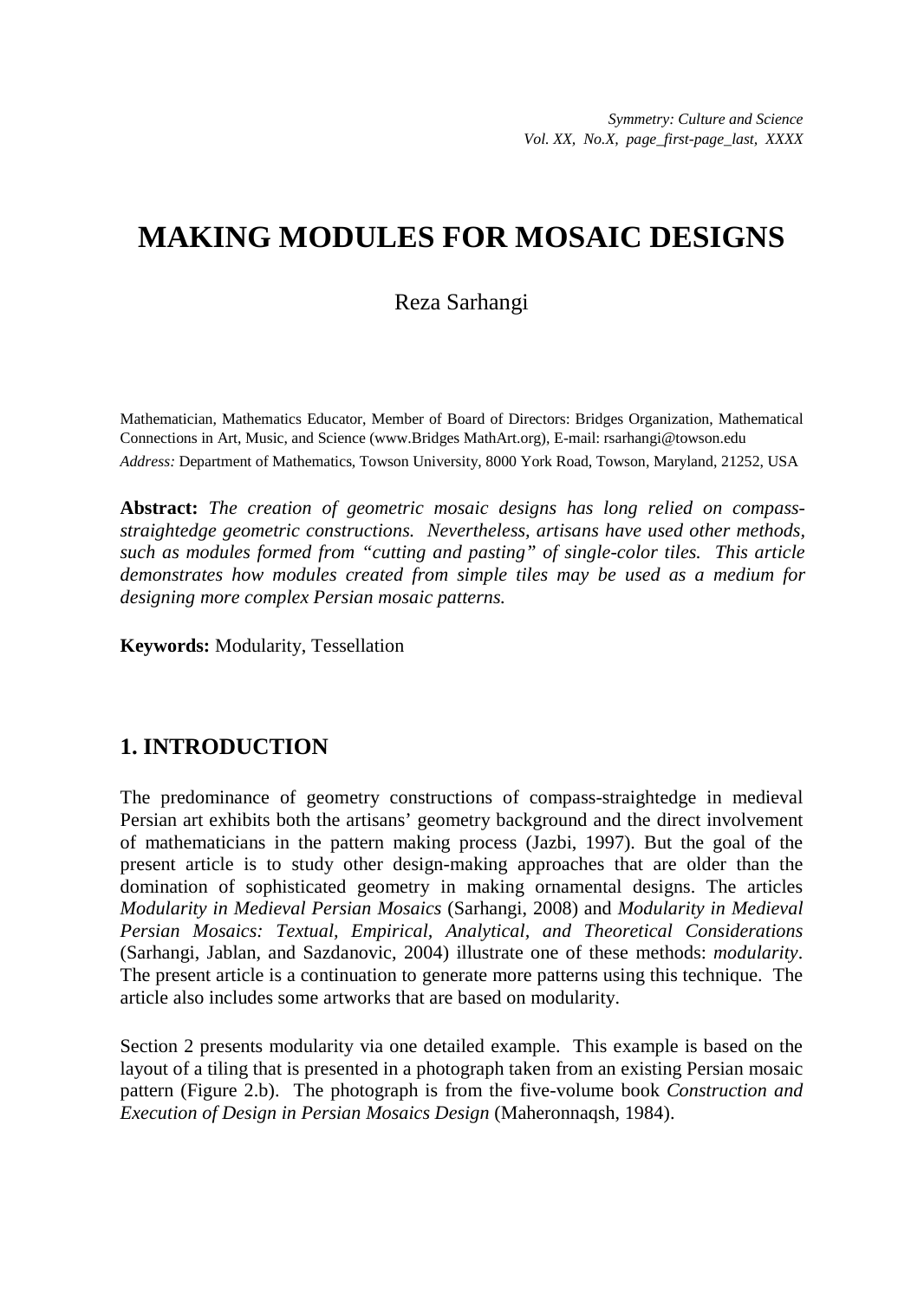#### *2 R. SARHANGI*

It is important to mention that Figure 2.b and all other photographs in this article are taken from the designs on newer constructions such as mausoleums and mosques built in the past four decades. None of the mosaics in the photographs have been constructed using modularity. The techniques used for their constructions are more advanced than the methods, such as modularity, that the artisans have used in much older times. But we try to construct these patterns by modularity techniques using simple single-color square-shaped tiles to show a possibility: The possibility that the original layouts, which are much older than the existing structures in the photographs, have been discovered using modularity.

Section 3 demonstrates simple cutting of square tiles for the construction of *octagram and cross* design patterns. Note that the octagrams in the design are not equilateral, that is, the lengths of the sides of a single octagram are not congruent.

More complex cuttings of square tiles that are needed to replicate some *octagram and cross* design patterns to their exact dimensions are discussed in Section 4.

### **2. A BRIEF STUDY OF MODULARITY**

A study of early Persian mosaic designs shows that most patterns were created by simply cutting and pasting single-color square shaped mosaics (Maheronnaqsh, 1984). In order to save energy and space for molding, casting, painting, and baking tiles, artisans used single-color tiles. The complicated and sophisticated final products on the walls or domes were from the cutting and pasting of these tiles.

The artisans cut patterns using different formats, and then assembled them so that different colors were swapped with each other in a new arrangement (Maheronnaqsh, 1984). In this way the artisans would rely on the color contrast of cut-tiles to emphasize a design. In most cases the tiles were squares. However, other conveniently constructed shapes such as rhombi and triangles were also used.

By a "modularity" approach, we mean a method that uses the cutting and pasting of two different colored tiles to come up with a set of two-color modules. Here, cutting means breaking a tile into two pieces along a single line segment with the endpoints on the edges of the tile. For example, cut both a black tile and a yellow tile along their diagonals and exchange one of the generated triangles from each. Then a set of three "modules" consisting of black, yellow, and half black-half yellow tiles are generated (Figure 1.a). Now, by using 9 black tiles, 16 yellow tiles, and 11 two-color tiles it is possible to create a square shaped "generator" (Figure 1.b). The image consisting of four copies of the generator through proper reflections of the sides recreates the repeating pattern of the design (Figure 1.c) (Sarhangi, 2008). Figure 2.a exhibits the computer-generated design by the author. Figure 2.b is a photograph of a Persian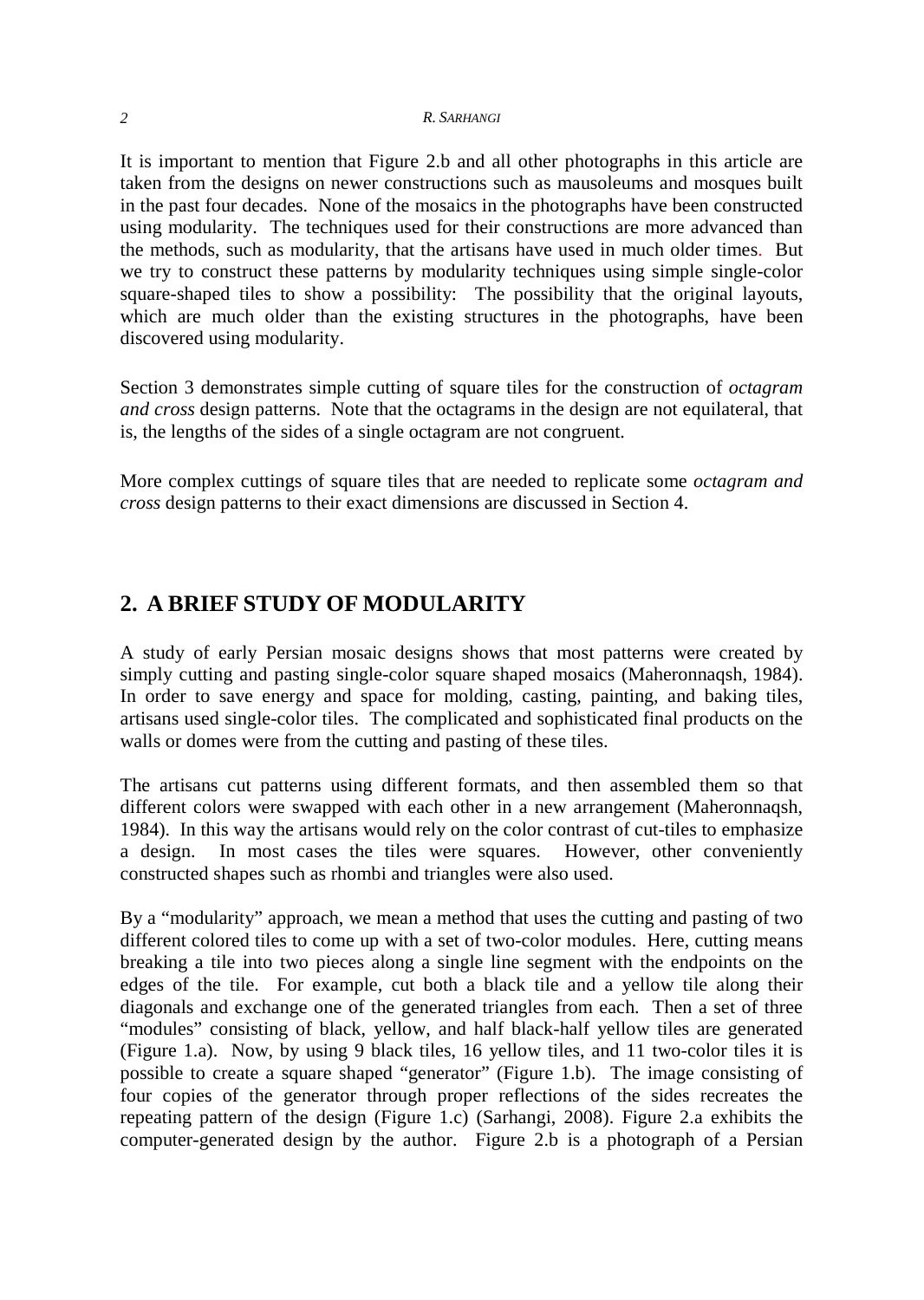mosaic construction which is in the mausoleum of *Emamzadeh Soltanali*, Kashan, Iran (Maheronnaqsh, 1984). Both the designs have the same layout (but as is evident from the figure, the existing mosaic is not based on modularity).



**Figure 1:** The 3 module set, the generator, a two-coloring of the layout, and an image constructed from two proper reflections across the sides of the generator.



**Figure 2:** (a) The computer generated design using modularity approach and (b) the existing Persian mosaic in the mausoleum of *Emamzadeh Soltanali*, Kashan, Iran.

#### **3. MODULES BASED ON SQUARES**

Figure 3.a illustrates another layout of a mosaic design that may be recreated using the above set of modules in Figure 1.a. Figure 3.b is a photograph of an existing tilling on the wall of *Jâme Mosque,* Herāt, Afghanistan, with the same layout as in Figure 3.a created by a different method than modularity.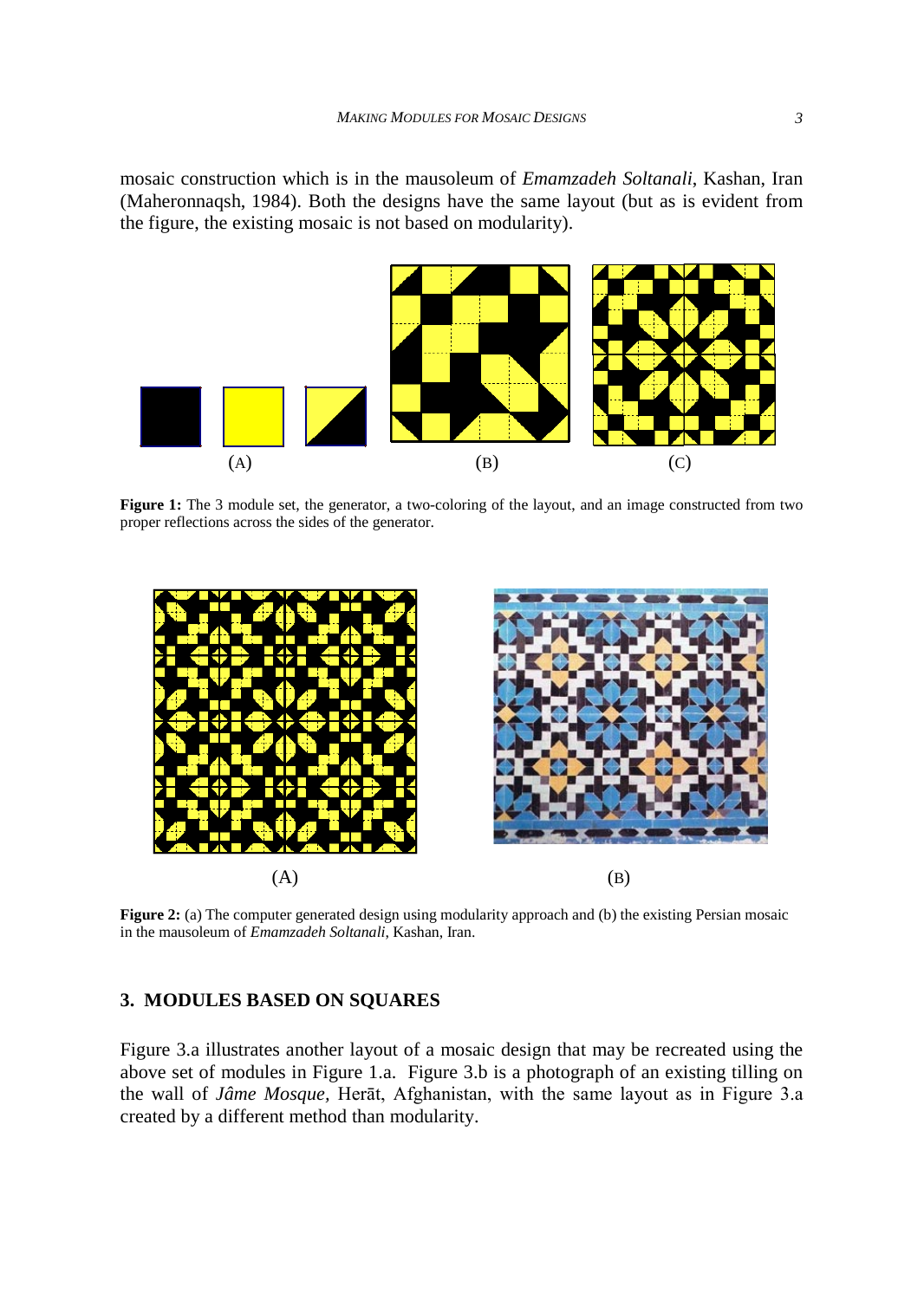#### *4 R. SARHANGI*

It is interesting to note that *Truchet* (Smith, 1987), in an article written around 1704, that is not related to the modularity approach, laid down a mathematical framework for studying permutations based on the two-color module of this set (Truchet, 1657-1729). To honor his effort in the field of mathematics we call the set of modules in Figure 1.a as the Truchet tile set.



**(A) (B)**

**Figure 3:** A mosaic design using the Truchet tile set and the existing pattern on the wall of *Jâme Mosque*, Herāt, Afghanistan.



**Figure 4:** Another mosaic design using the Truchet tiles set.

Figure 4 presents further example of the Truchet modular tiling. Note that the details on the existing design on this column in Figure 5 have been added years after the discovery of the layout of the design itself. Therefore, even though the design can be made using modularity, in later years, by copying and transferring the outlines of the design to different mediums, the artisans have used different approaches for completing the pattern.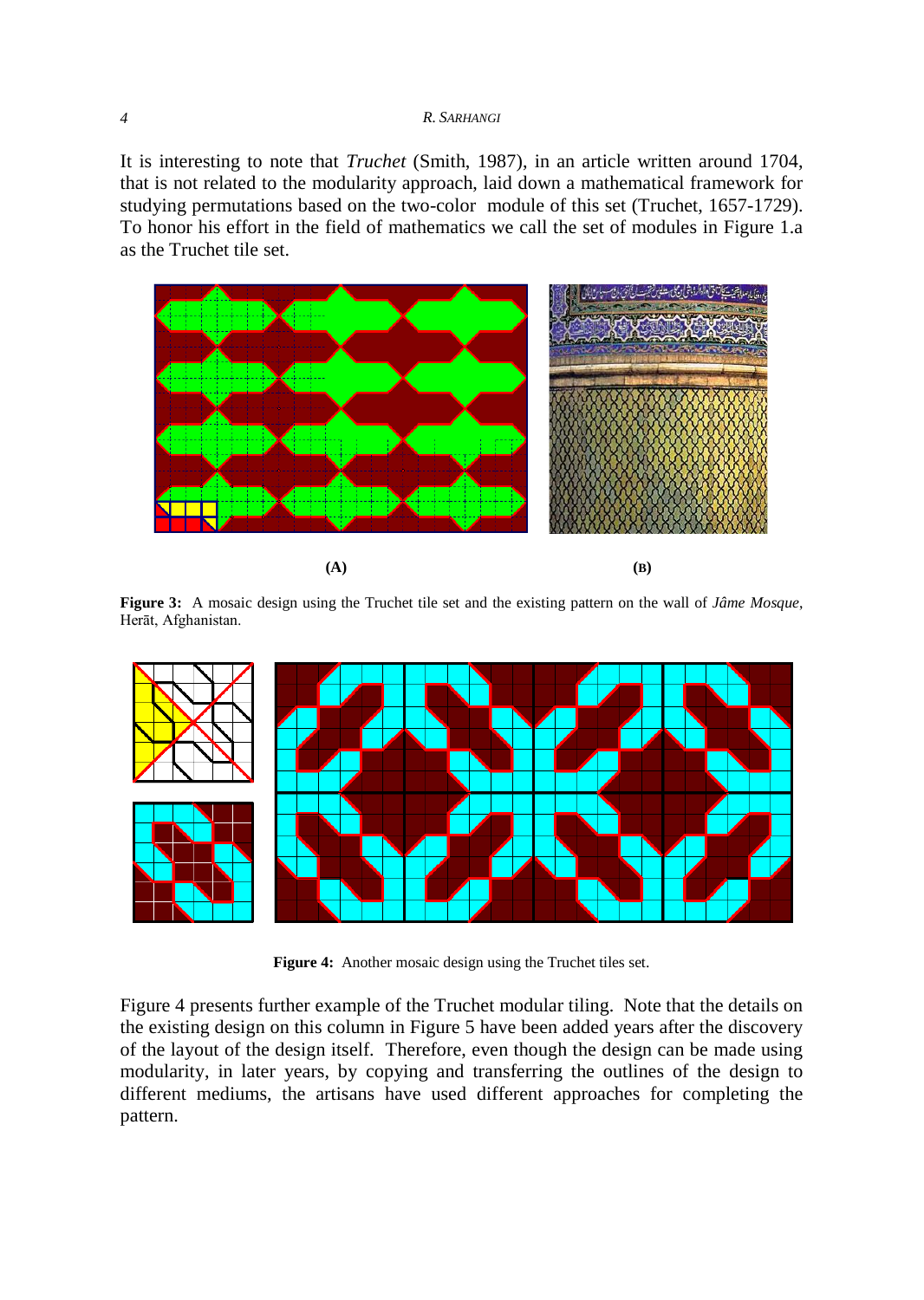**Figure 5:** An existing pattern on the wall of *Mossalâ*, Herāt, Afghanistan.

Another example of a Truchet tiling layout is given in Figure 6 that resembles an existing mosaic on the wall of *Shâhzâdeh Ebrâhim Shrine*, Kashan, Iran.





**Figure 6**: A modular design that resembles the tiling on the wall of *Shâhzâdeh Ebrâhim Shrine*.



**Figure 7**: (a) The set of modules, (b) the existing design –not using modularity– on the wall of *Jâme Mosque, Natanz*, Iran, and (c) the details of the tilling to recreate this pattern using modularity.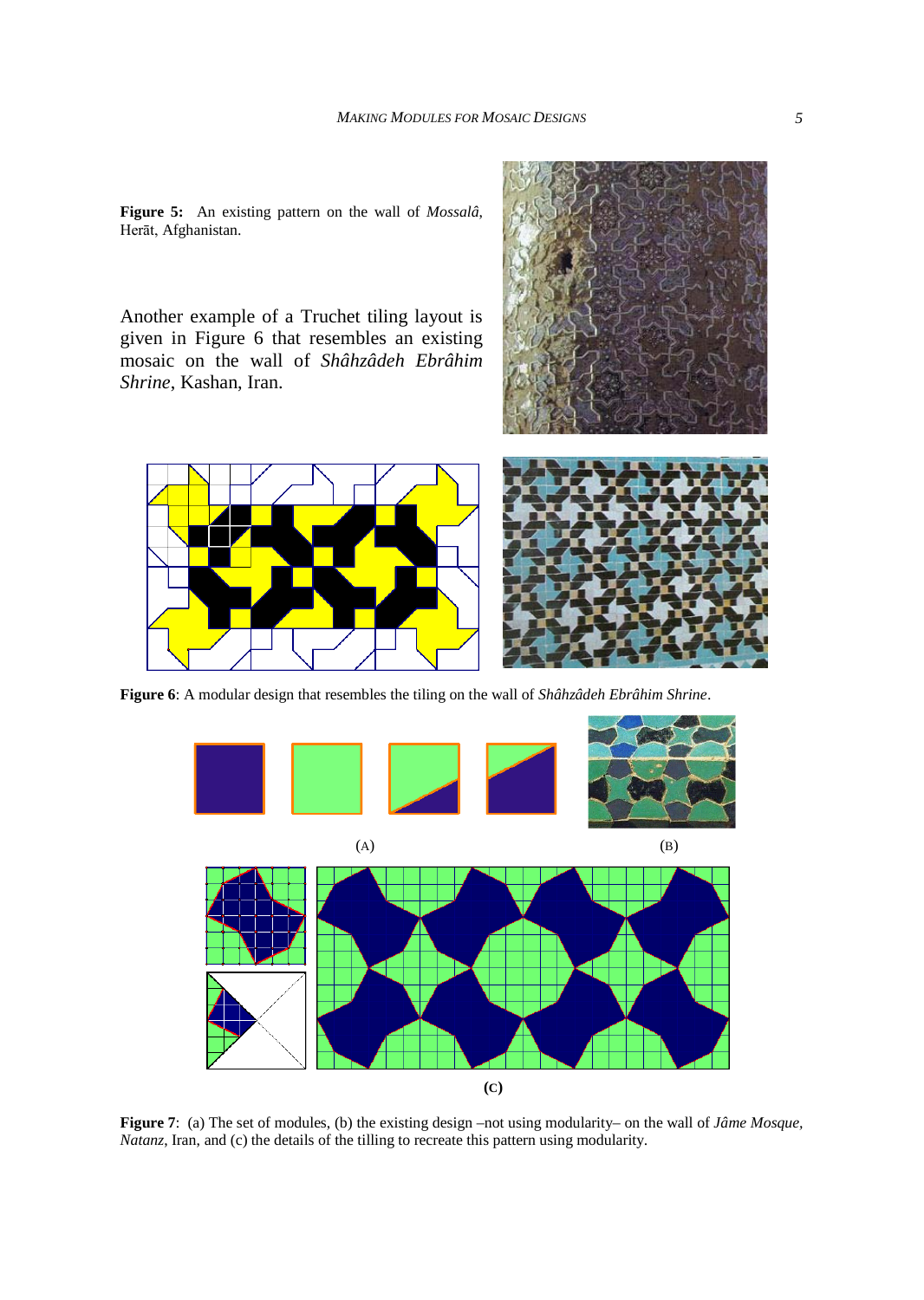### **4. MORE MODULES BASED ON COMPLEX CUTTINGS OF SQUARES**

To make a new set of modules, cut from the midpoint of a side to the midpoint of an adjacent side. That will create four modules as shown in Figure 8.a. In the following design we only need two of the modules to illustrate a close approximation of the entire "octagram and cross" design as shown in Figure 8.b. The existing tilling from a wall of *Menâr Jonbân*, Isfahan, Iran, is shown in Figure 8.c.



**Figure 8**: (a) The set of modules, (b) the details of the tilling, and (c) the existing design on the wall of *Menâr Jonbân*, Isfahan, Iran.

It is important to note that the above set of modules would not generate an octagram with congruent sides. So Figure 8.b does not demonstrate the actual existing layout in Figure 8.c. In fact, the octagram created using these modules has sides with two different lengths of 1/2 and  $\sqrt{2}/2$ . More complex cuttings of square tiles are needed to replicate "octagram and cross" design patterns with congruent sides.

Figure 9 shows one approach for making equilateral octagrams, which has been illustrated in *Design and Execution in Persian Ceramics* (Maheronnaqsh, 1984). The construction uses intersections of lines generated from the division of each right angle of the square into four congruent angles. Obviously, this method does not create a set of modules for an equilateral "octagram and cross" tilling. There is no way that we can cut individual tiles of two colors to make new tiles like Figure 9.c (note that a cut is along a single line segment connecting a point on the side of the square to another point that lies on another side of the square). Rather, in this method, the paper copies of the final construction should be tessellated on the wall and then after the completion of the layout, the artisan should fill in the individual crosses and octagrams with small pieces of colored tiles.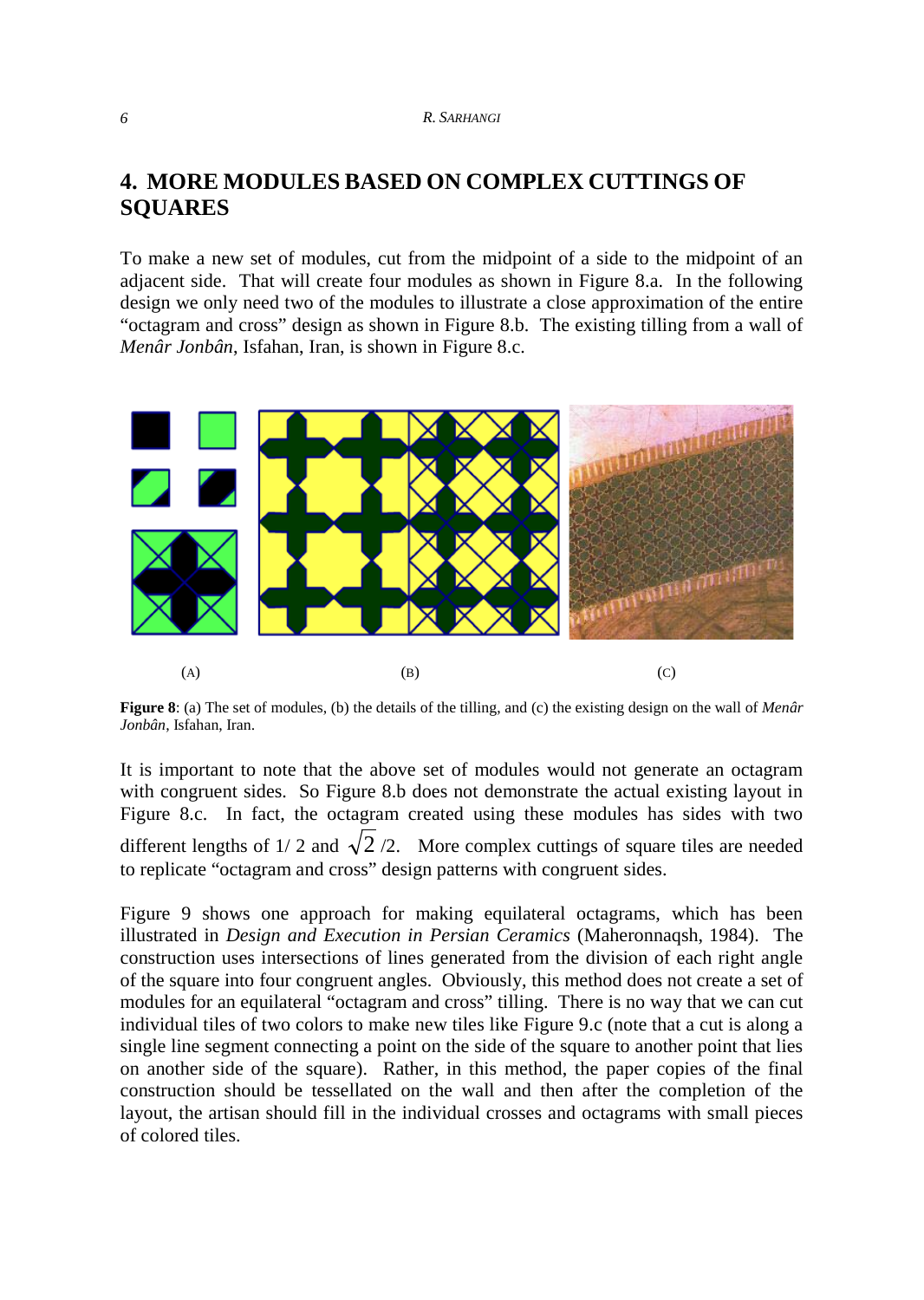

**Figure 9**: The compass and straightedge construction that creates an equilateral "octagram and cross" design.

The following is a solution to our modularity problem: Let *ABCD* be a square tile with sides congruent to one unit (Figure 10). In order to create an equilateral octagram using modularity, this square should be cut in a way that the non-regular hexagon *AFGCHI* becomes equilateral. Suppose that the sides of the hexagon are congruent to *a* units. Let  $FB = b$  units. Then  $a + b = 1$  unit (I). Moreover, since  $\triangle BGF$  is an isosceles right triangle, we obtain  $a^2 = 2b^2$  (II). The above equations (I) and (II) result in  $b =$  $\sqrt{2}$  – 1. So to make the correct cut, construct an arc with center *A* and radius  $\overline{AC}$  to cut ray  $\overrightarrow{AB}$  at  $\overrightarrow{EC} = \overrightarrow{AE} = \sqrt{2}$ ). Construct a second arc with center *B* and radius *BE* to cut the sides of the square at *F* and *G*. To construct the rest of the module in the tile is now straightforward.



**Figure 10:** The cutting instruction for an equilateral "octagram and cross" tessellation using modularity.

Note that even though the cut has been generated using a compass, the construction is very elementary, suggesting the advantage of the modularity over the method presented in Figure 9.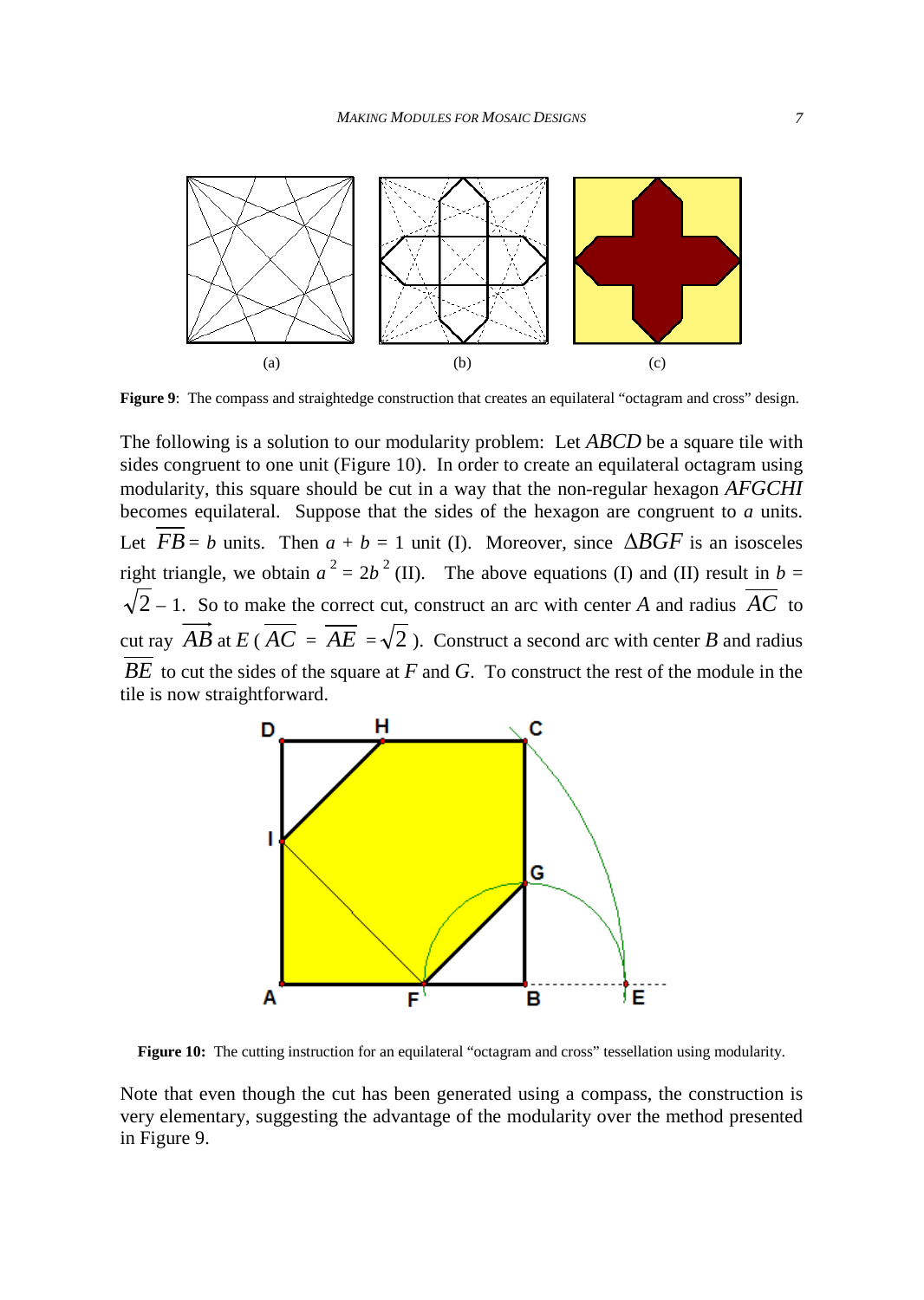#### *8 R. SARHANGI*

Suppose that a circle of one unit radius with eight equidistance points on it is given. Starting from one of the points connect every other point with a segment to make a square. Another square can be constructed in a similar manner using the remaining points. The segments create an equilateral octagram inscribed inside of the circle (Figure 11.a). In Figure 11.b, the intersections of the segments also make the square *ABCD* with correct cuts for equilateral hexagons *AEFCGH* for constructing another equilateral octagram. We can prove that the dimension of this square is one unit. For this, from  $\triangle KDM$  we obtain  $\overline{DM} = \sqrt{2}$ . Also, from  $\triangle HDG$  we conclude that  $\overline{HG} =$  $\sqrt{2}$   $\overline{DG}$ . Therefore,  $\overline{DM} = \overline{DG} + \overline{GC} + \overline{CM} = \overline{DG} + \overline{HG} + \overline{CM} = \overline{DG} + \sqrt{2}$  $\overline{DG}$  +  $\overline{DG}$  =  $\sqrt{2}$ . This shows that  $\overline{DG}$  =  $\sqrt{2}$  – 1 and  $\overline{GC}$  =  $\sqrt{2}$   $\overline{DG}$  = 2 –  $\sqrt{2}$  and therefore, *ABCD* is a square unit. Hence, this construction can be considered as another method for finding correct cuts on a square with unit sides.



Figure 11*:* (a) Constructing an equilateral octagram using two squares, (b) The correct cut on the square *ABCD.*

If we introduce some new cuts to the two two-colored tiles of the "octagram and cross" modules (Figure 12.a), and replace some of the triangular pieces, we will obtain a set of three modules (Figure 12.b) for another interesting and more complicated tessellation (Figure 12.c).



**Figure 12**: (a) The set of modules with extra cuts, (b) the new set of modules, (c) and the computer created design.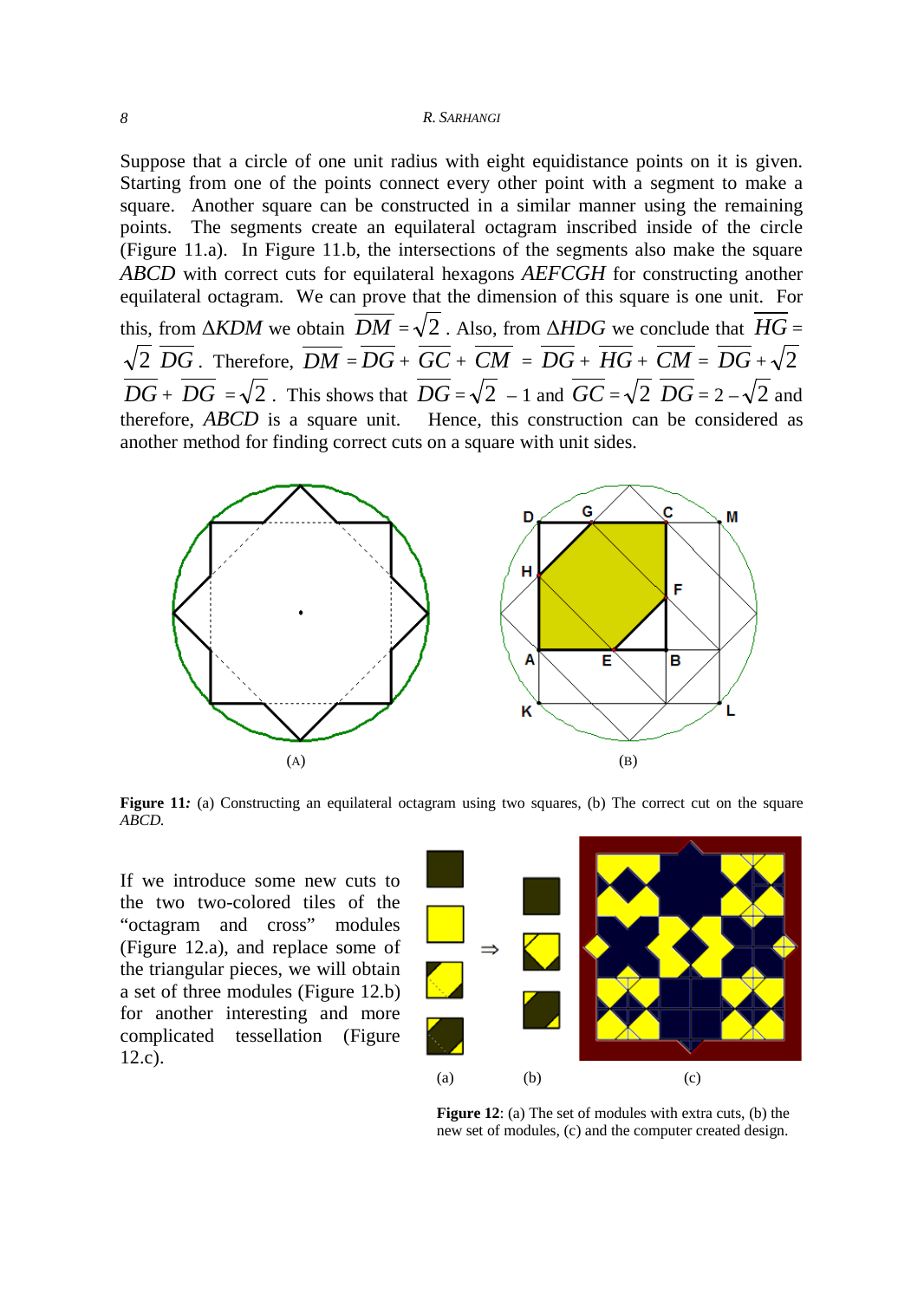The mosaic on the wall of *Goharshâd Mosque*, Mash-had, Iran (Figure 13.a), constructed using a different method than modularity, illustrates the same layout as is created from using the above set of modules.

Figure 13.b presents a tessellation that combines the previous two tessellations in such a way that from left to right starts with the "octagram and cross" tessellation, then transforms to the other tessellation in Figure 12.c, and finally goes back to the "octagram and cross" tessellation, but in a fashion that the crosses and octagrams have been replaced.



**Figure 13:** (a) The design with the details in an existing mosaic on the wall of *Goharshâd Mosque*, Mash-had, Iran, (b) A metamorphosis made from the two previously mentioned tessellation.

We note that the two top images in Figure 14 present the relationships between a cross and an octagram. The blank space between four octagrams is a cross, and on the other hand, the four crosses make an octagram. So in some sense we may say that the cross and the octagram are each other's duals.



An interesting observation about the butterflyshape element in this figure is that the space between each four of them could be either a cross or an octagram depending on their orientations.

**Figure 14***:* The details in Figure 13.B*.*

A pleasing and detailed pattern is found on a wall of *Mazâr Sharif*, Afghanistan (Maheronnaqsh*,* 1984), as shown in Figure 15.c. The layout of this mosaic is more elaborate than the layouts of

previous two mosaics shown in Figures 8.c and 13.a. Figure 15.a shows the set of modules and Figure 15.b is the final tessellation using this set. The fine white lines, as well as the black lines dividing an octagram on the far right in Figure 15.b, shows how we use the pieces of the modules to construct this tessellation.